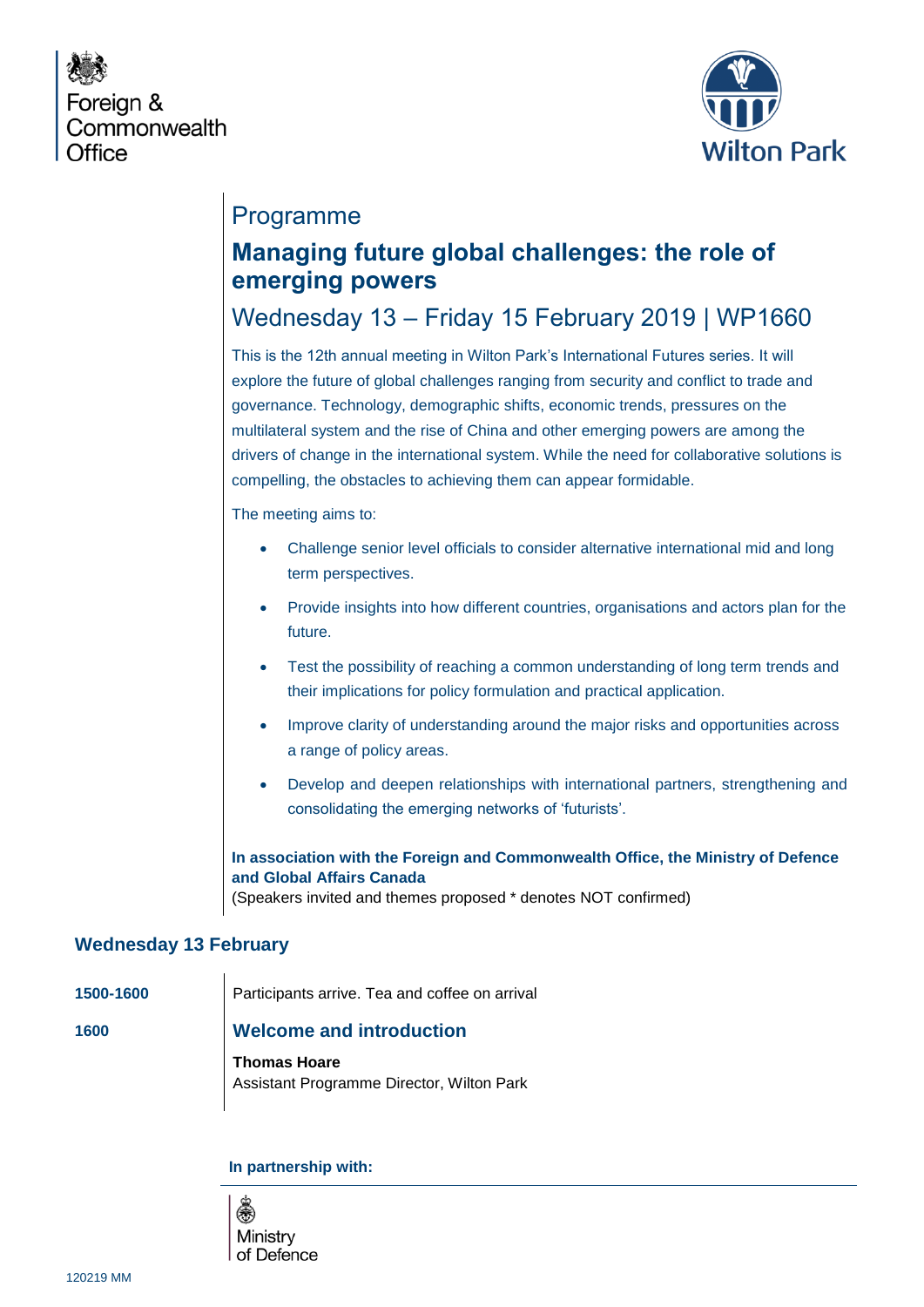|                      | <b>Liane Saunders</b><br>Strategy Director and Strategic Programme Coordinator, Foreign and Commonwealth<br>Office, London                                                                                                                                                                                                                         |  |
|----------------------|----------------------------------------------------------------------------------------------------------------------------------------------------------------------------------------------------------------------------------------------------------------------------------------------------------------------------------------------------|--|
| 1615-1730            | 1. Future global challenges                                                                                                                                                                                                                                                                                                                        |  |
|                      | What are the likely global challenges due to be in 2035? How might the global community<br>respond? What will that community look like?                                                                                                                                                                                                            |  |
|                      | <b>Rizal Sukma</b><br>Ambassador to the United Kingdom, Embassy of the Republic of Indonesia, London                                                                                                                                                                                                                                               |  |
|                      | <b>Shashank Joshi</b><br>Defence Editor, The Economist, London                                                                                                                                                                                                                                                                                     |  |
| 1730-1800            | Tea/coffee                                                                                                                                                                                                                                                                                                                                         |  |
| 1800-1900            | 2. Trade and inequality                                                                                                                                                                                                                                                                                                                            |  |
|                      | What will trade look like in 2035? How and where will manufacturing take place? What<br>sort of trade conflicts and disagreements could be prominent? How will the Belt & Road<br>Initiative and other largescale infrastructure endeavours have reshaped trade relations<br>regionally and globally? What will global trade governance look like? |  |
|                      | <b>Sun Xiansheng</b><br>Secretary General, International Energy Forum, Riyadh                                                                                                                                                                                                                                                                      |  |
|                      | <b>Andrew Browne</b><br>Editorial Director, Bloomberg, New York                                                                                                                                                                                                                                                                                    |  |
|                      | <b>Miriam W Oiro Omolo</b><br>Director of Programmes, African Policy Research Institute, Nairobi                                                                                                                                                                                                                                                   |  |
| 1900-1915            | Briefing in the library for Session 3 facilitators                                                                                                                                                                                                                                                                                                 |  |
| 1900                 | Reception followed by dinner                                                                                                                                                                                                                                                                                                                       |  |
| Thuredov 14 Fobruary |                                                                                                                                                                                                                                                                                                                                                    |  |

#### **Thursday 14 February**

| 0700-0800 | Yoga      |
|-----------|-----------|
| 0800-0900 | Breakfast |

## **0915-1030 3. Global commons breakout**

Taking in the resource domains or areas that lie outside of the political reach of any one nation state; High Seas, the Atmosphere; Antarctica, and Outer Space. Groups will address the challenges and opportunities as they see them. Cyber, which is being recognised as a domain itself, will also be a thread running through discussions. Each group will run in parallel.

#### **Group 1**

**Theresa Fallon** Director, Centre for Russia, Europe, Asia Studies, Brussels

### **Group 2**

**Alessia Amighini** Professor, Italian Institute for International Political Studies, Milan

#### **Group 3**

**Malcolm Cook** Senior Fellow, The Institute of Southeast Asian Studies, Singapore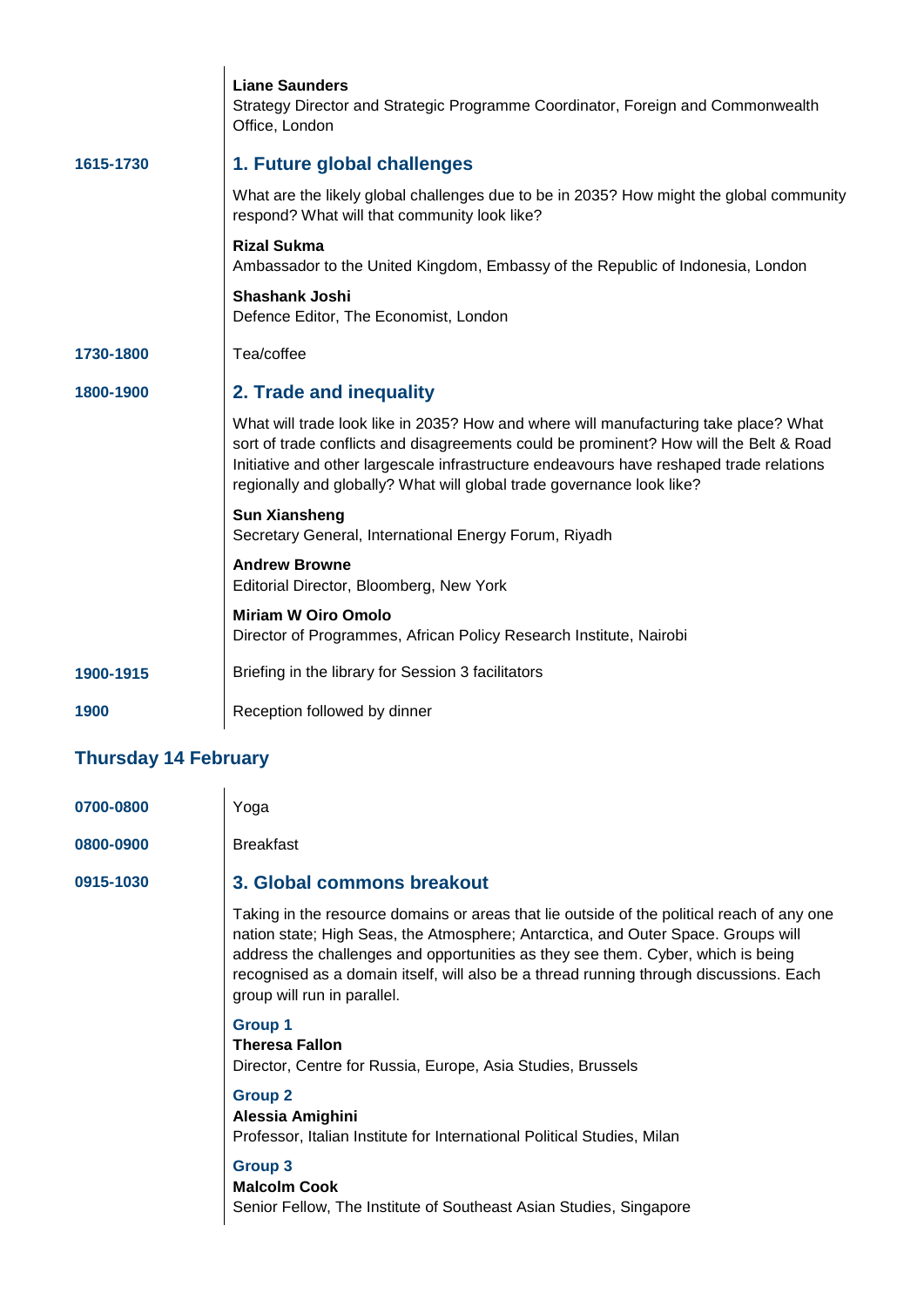|           | <b>Group 4</b><br><b>Andrew Browne</b><br>Editorial Director, Bloomberg, New York                                                                                                                                                                                                                   |
|-----------|-----------------------------------------------------------------------------------------------------------------------------------------------------------------------------------------------------------------------------------------------------------------------------------------------------|
| 1030-1115 | Photograph followed by tea/coffee                                                                                                                                                                                                                                                                   |
|           |                                                                                                                                                                                                                                                                                                     |
| 1115-1145 | 4. Working group feedback                                                                                                                                                                                                                                                                           |
|           | Feedback in plenary by working group chairs.                                                                                                                                                                                                                                                        |
| 1145-1300 | 5. Future of peacekeeping                                                                                                                                                                                                                                                                           |
|           | Which will be the key global actors involved in peacekeeping in 2035? Where will the<br>hotspots be? How will emerging powers seek to shape future UN peacekeeping<br>missions? Whose responsibility will it be to fun them? How will the norms around<br>intervention evolve between now and 2035? |
|           | <b>Brian Hahs</b><br>Director for Geopolitics, Strategic Futures Group, National Intelligence Council,<br>Washington DC                                                                                                                                                                             |
|           | <b>Courtney Fung</b><br>Assistant Professor, Department of Politics & Public Administration, The University of<br>Hong Kong, Pokfulam                                                                                                                                                               |
|           | <b>Peter Apps</b><br>Global Affairs Columnist, Thomson Reuters, London                                                                                                                                                                                                                              |
| 1300-1400 | Lunch                                                                                                                                                                                                                                                                                               |
| 1300-1315 | Briefing in the conference room for Session 7 facilitators                                                                                                                                                                                                                                          |
| 1400-1500 | Free time                                                                                                                                                                                                                                                                                           |
| 1500-1630 | <b>6. Development assistance</b>                                                                                                                                                                                                                                                                    |
|           | Which state and non-state actors will be involved? Who will be the funders of global<br>development? How does this play out? What will the needs be? Is there a role for BRI<br>and development?                                                                                                    |
|           | David Monyae<br>Co-Director, Confucius Institute, The University of Johannesburg                                                                                                                                                                                                                    |
|           | <b>Yiwei Wang</b><br>Professor, Renmin University of China, Beijing                                                                                                                                                                                                                                 |
|           | *Nakubyana Mungomba<br>Research Fellow, Zambia Institute for Policy Analysis and Research, Lusaka                                                                                                                                                                                                   |
| 1630-1700 | Tea/coffee                                                                                                                                                                                                                                                                                          |
| 1700-1830 | 7. Resource challenge and global instability working groups                                                                                                                                                                                                                                         |
|           | Drawing on the previous plenary and working sessions, groups will look at global<br>instability and regional insecurity. Groups to address individual resources and regions.                                                                                                                        |
|           | <b>Group 1</b><br><b>Winnie King</b><br>Teaching Fellow, East Asian International Political Economy, School of Sociology, Politics<br>and International Studies, The University of Bristol                                                                                                          |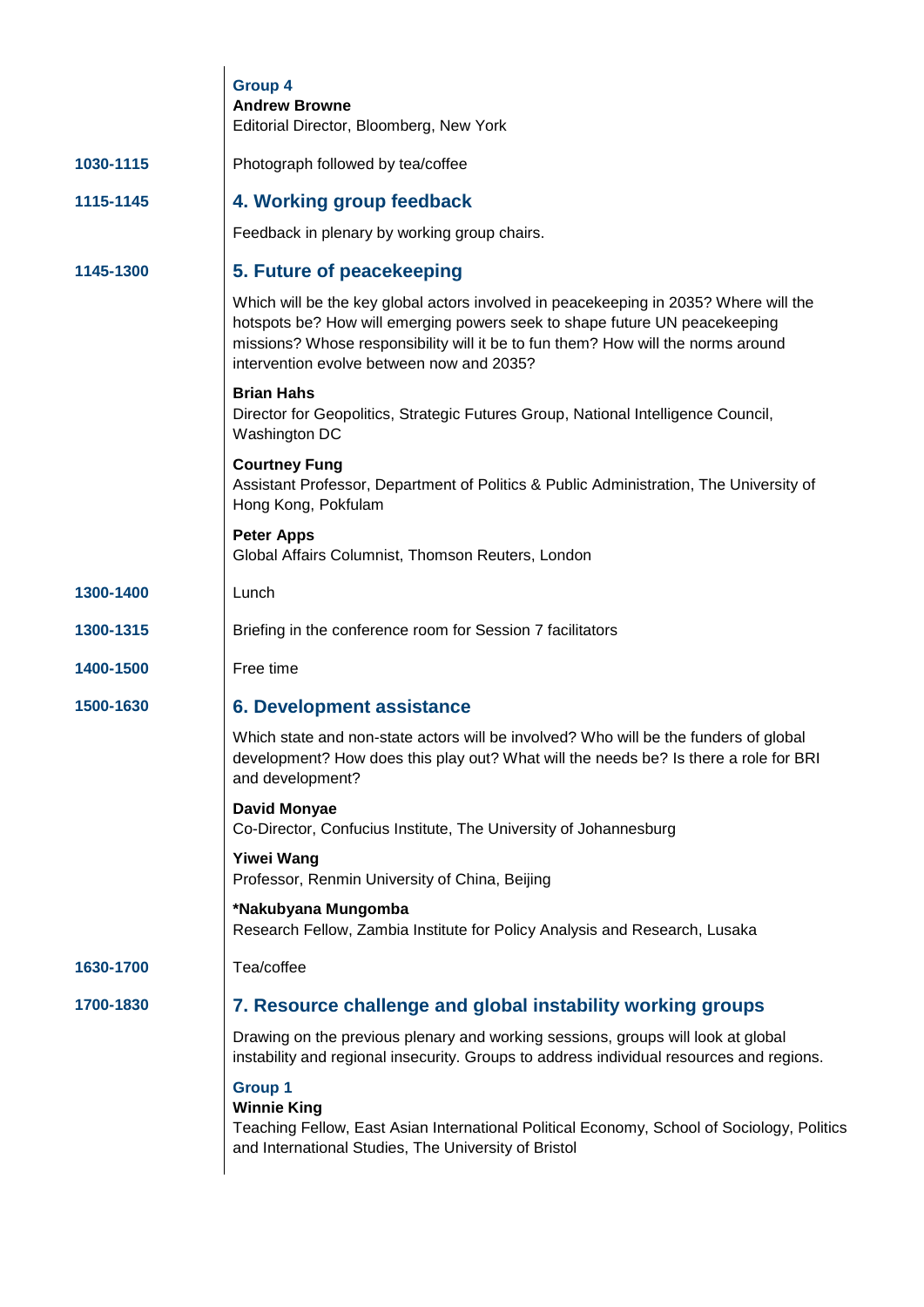|                           | <b>Group 2</b><br><b>Bonnie Glaser</b><br>Senior Adviser, Asia and Director, China Power Project, Centre for Strategic and<br>International Studies, Washington DC             |  |
|---------------------------|--------------------------------------------------------------------------------------------------------------------------------------------------------------------------------|--|
|                           | <b>Group 3</b><br><b>Ashlee Godwin</b><br>Senior Specialist, Foreign Affairs Select Committee, House of Commons, London                                                        |  |
|                           | <b>Group 4</b><br><b>Puruesh Chaudhary</b><br>Founder and President, AGAHI, Islamabad                                                                                          |  |
| 1900                      | Reception followed by dinner                                                                                                                                                   |  |
|                           | <b>Peter Nolan</b><br>Chong Hua Professor of Chinese Development; Director, Centre of Development Studies,<br>The University of Cambridge                                      |  |
| <b>Friday 15 February</b> |                                                                                                                                                                                |  |
| 0800-0900                 | <b>Breakfast and checkout</b>                                                                                                                                                  |  |
| 0900-0930                 | 8. Working group feedback                                                                                                                                                      |  |
|                           | Feedback in plenary by working group chairs.                                                                                                                                   |  |
| 0930-1045                 | 9. Tensions between national sovereignty and international<br><b>institutions</b>                                                                                              |  |
|                           | In the context of integrated regional organisations such as the EU, and also a multitude of<br>emaller actors, how may views on national sovereignty change? How might current |  |

smaller actors, how may views on national sovereignty change? How might current trends toward protectionism play out in 2035?

#### **Champa Patel** Head, Asia-Pacific Programme, Chatham House, London

**Tanvi Madan**

Director, India Project; Fellow, Foreign Policy, Project on International Order and Strategy, The Brookings Institution, Washington DC

### **Puruesh Chaudhary**

Founder and President, AGAHI, Islamabad

**1045-1115** Tea/coffee

**1115-1125 10. Evaluation survey** 

Completion of online survey

## **1125-1300 11. Conclusions**

What challenges and opportunities have been identified? How will the global community of 2035 deal with them?

#### **Roger Hutton**

Director International Security, Ministry of Defence, London

- **1300** Lunch
- **1400** Participants depart